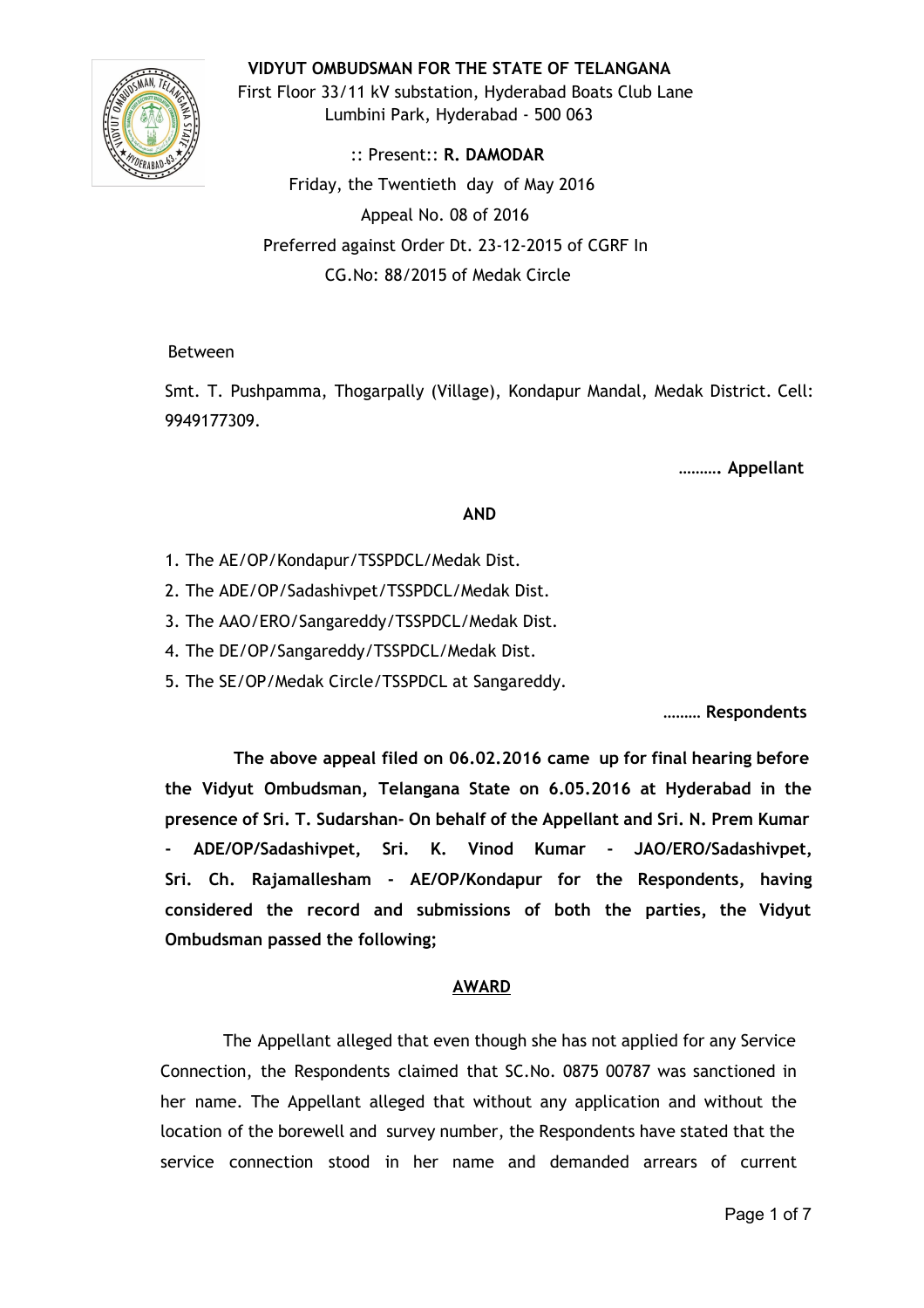consumption charges. She sought dismantlement of the service connection and found no action has been taken by the Respondents to dismantle the service.

2. The 1st Respondent AE/OP/Kondapur submitted through a letter dt.23.11.2015 to claim that the Appellant Smt. T. Pushpamma has applied for agricultural 5 hp service in Sadasivpet CSC on 1.9.2005 along with a demand draft No. 806814 dt. 31.8.2005 for Rs 5725/‐. He claimed that in the same village, the family of the Appellant has five more service connections in their fields, which are being used now and the service connection in question is being not used. He gave the details of the service connections of the family of the Appellant as follows:‐

| SI.NO          | SC.No      | <b>Name</b> |
|----------------|------------|-------------|
|                | 0875 00787 | T.Pushpamma |
| $\overline{2}$ | 0875 00514 | T.Samuel    |
| 3              | 0875 00571 | T.Samuel    |
| 4              | 0875 00333 | T.Samuel    |
| 5              | 0875 00407 | T.Samuel    |
| 6              | 0875 00392 | DEE APSIDC  |

3. The Appellant represented by her son Sri. T. Elisha stated that the service connection No.0875 00787 does not belong to them. The 1st Respondent/AE/O/Kondapur/Medak Dist asserted that earlier, the consumer had 6 agricultural service connections, out of which the consumer has been using 5 Nos Agricultural services.

4. The CGRF after examining the record and facts and after hearing the Appellant, directed the Respondents to collect the outstanding arrears if any on the service connection in question and dismantle it as per the departmental procedure, through the impugned orders.

5. Aggrieved and not satisfied with the impugned orders, the Appellant preferred the present Appeal alleging that the Appellant has no borewell in her land, has not applied for any service connection and that she has already 5 service connections in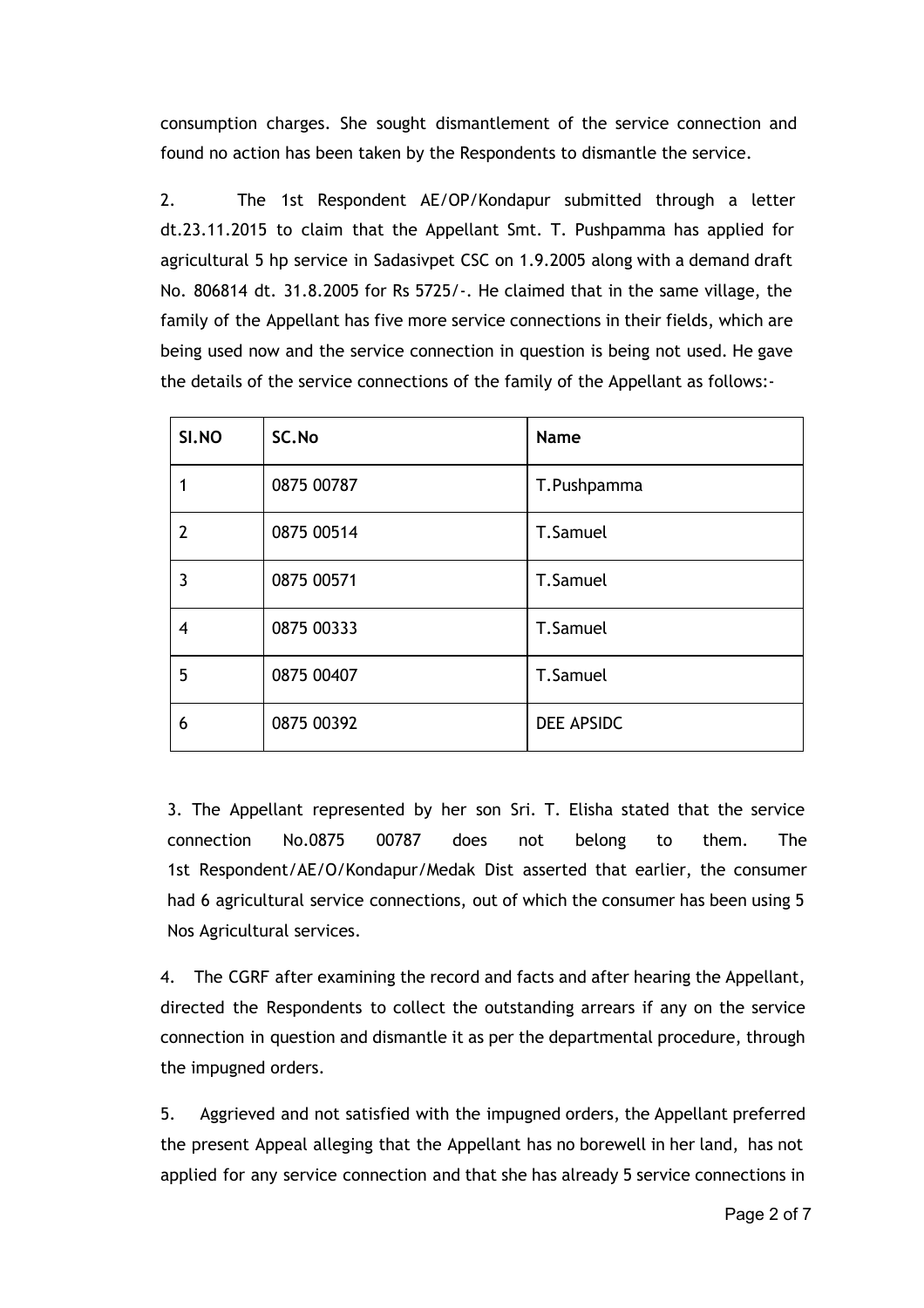her husband's name and that they were not using the service connections because of no water in the wells and still, the Appellant has been paying all the bills and that when she made a request to the 1st Respondent for dismantling the service connection, she was informed that she should pay the arrears first. She made it clear to the Respondents that she has not applied for any new connection for the borewell and she did not use the borewell at anytime and that because of the actions of the Respondents, she sustained loss in redgram crop to a tune of Rs 50,000/‐.

6. The 1st Respondent submitted a report dt.21.2.2016 stating that the Appellant Smt T.Pushpamma wife of T. Samuel of Togarpally village has six service connections in their fields and the Appellant family have been using only 5 services with one service belonging to the Appellant not in use. The 1st Respondent further stated that the consumer/Appellant normally shift their service connection when their borewell gets dry or they usually shift the service connection to a new borewell without any permission or assistance of the Respondents. He further claimed that a few months back, the family members of Sri. T. Samuel and his sons have erected LT poles without informing or taking prior permission from the Respondents on the edge of the road, to the opposition of Dharmapur villagers, who got angry and broke the pole. Both parties approached the police. He claimed that after this incident, the 2st Respondent took representation form the family of the Appellant in CSC Sadashivpet and gave sanction for a new pole estimate under consumer demand contribution works and no amount was paid on this proposal.

7. The 3rd Respondent/AAO/ERO/Sangareddy through his written submission dt.14.3.2016 represented that as per the report of the 1st Respondent, the Appellant has applied for agriculture 5HP service in CSC Sadashivpet with registration No. 823 28 49 dt. 1.9.2005 along with a demand draft No. 806 814 dt.31.8.2005 for Rs 5725/‐ and accordingly, service connection No. 0875 00787 was released in the name of the Appellant.

8. On the basis of the material on record, the issues that arise for determination are:

i. Whether the Appellant has service connection No. 0875 00787 in her name and whether she has applied for such service connection?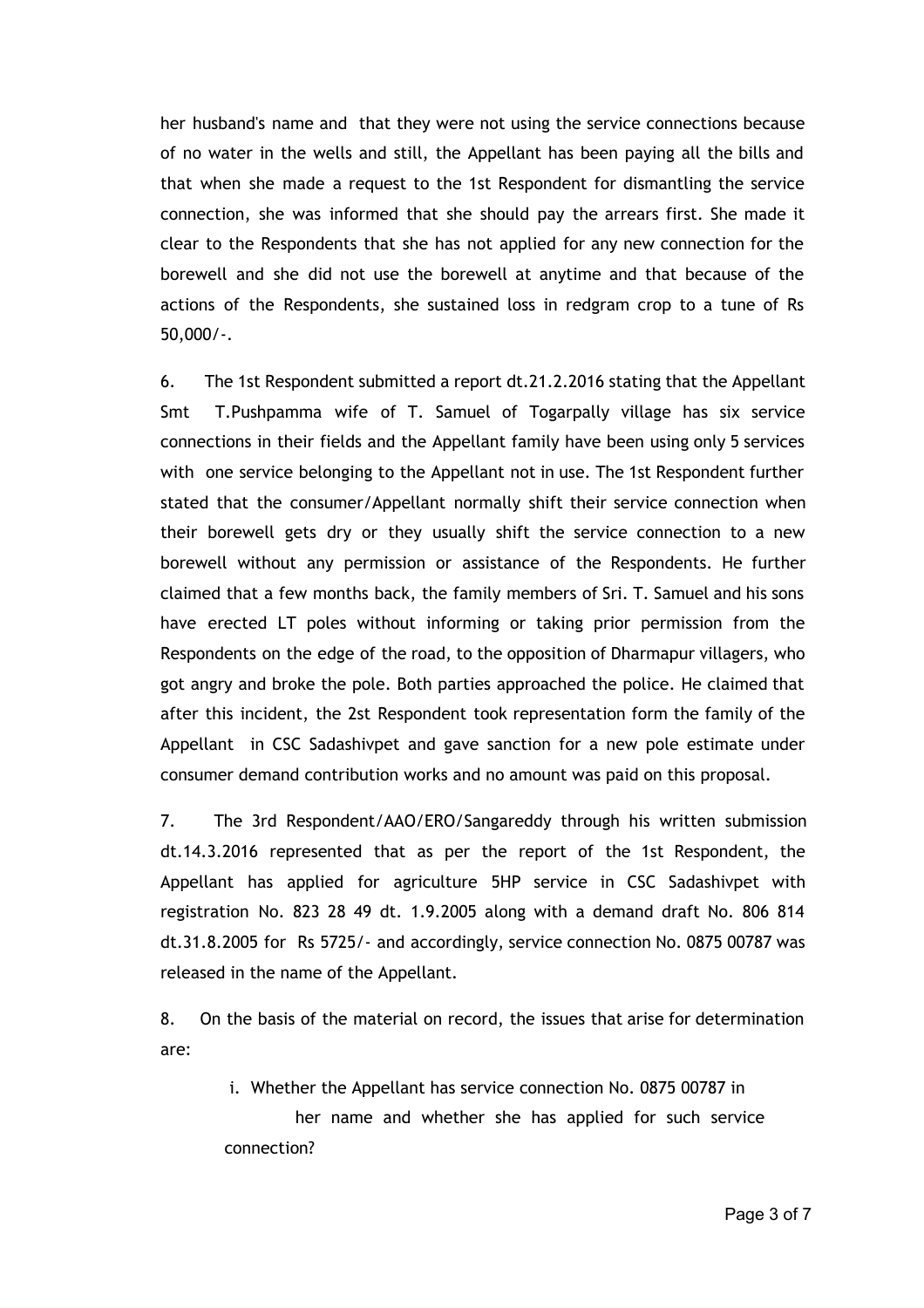- ii. Whether the Appellant is entitled to dismantlement of the service?
- iii. Whether the impugned orders are liable to be set aside?

## **Issues 1 to 3**

9. The Respondents claimed that the Appellant has applied for one Agricultural 5HP service connection in Sadasivpet CSC vide 8232849 dt. 1.9.2005 purportedly in Sy.No.12, along with a demand draft No. 806 814 dt. 31.8.2005 for Rs 5,725/‐ in her name Smt. T. Pushpamma W/o T. Samuel of Thogarpally village. The Appellant totally denied that she ever applied for the service connection along with a demand draft. In support of her claim, she filed a copy of pattadar passbook stating that she does not own any land in survey No.12 in Thogarpally village, for which the Respondents alleged that she obtained the service connection in question.

10. The Respondents filed a copy of "the development charges paid Agricultural Services (AGLS) No.1 register" from February, 2004 to October, 2005. A relevant copy of the extract is obtained, disclosing at serial No. 110 the Applicant as T. Pushpamma W/o Samuel, resident of Thogarpally village with registration No. 823 2849 dt. 1.9.2005 seeking 5hp service connection for borewell in survey No.12 with demand draft No. 806 814 dt.31.8.2005 with PCB No. 92780 dt. 1.9.2005 and secured the service connection No. 787 dt.30.10.2005. This register contains the total details of the service connection disclosing the Appellant as the person who applied for the service connection by paying the requisite amount by way of a DD. This register is of 2005, which is 11 years old by now. A copy of the patta passbook of the Appellant filed not showing survey No. 12, is no reason to deny the veracity of the claim of the Respondents and of the development charges paid AGLS register. The Appellant has deposited Rs 5,725/‐ in 2005, secured the service connection and now denying, it perhaps only to avoid payment of arrears on the service connection.

11. The consumption, billing, collection and arrears particulars of the service connection of the Appellant is filed disclosing that after payment of Rs 250/‐ in June 2009, the Appellant has not paid any charges leading to accumulation of arrears of Rs 44,921/‐ by Sept,2015. The demand of the Respondents to clear the arrears of this amount for dismantlement is the reason for the Appellant to deny that she ever applied for the service connection. It is clear that when the Respondents demanded payment of arrears, there is a natural attendant threat of disconnection of the other service connections owned by the family.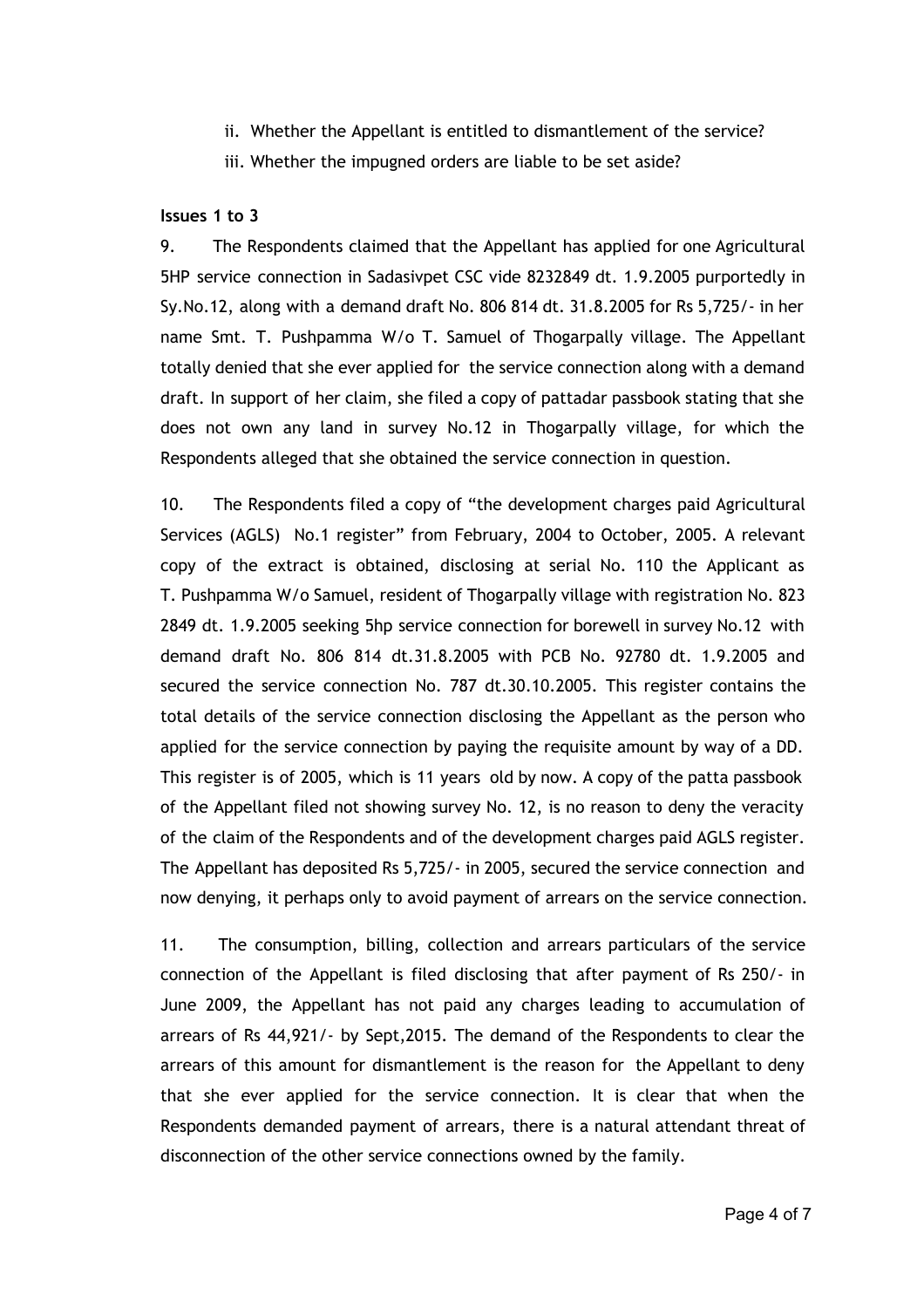12. The Respondents clearly proved that the Appellant Smt. T. Pushpamma has applied for the service connection by following the prescribed procedure and secured the service connection No. 0875 00787. It is also clear that the Respondents have not made any efforts to collect the arrears in these six years against the service connection in question. After the delay of 6 years, the Respondents are demanding the arrears on the threat of the disconnection of the other five service connections of the Appellant's husband Sri. T. Samuel.

13. The Appellant, in view of the above discussion is found not entitled to dismantlement of the service connection until the arrears are cleared by her. .

14. It has come to light that there is a memo CGM (Comml)SE(C)DE(C)/ADE‐III/D.No. 2792/14 dt.11.3.2015 regarding revised instructions on conversion of paying category to free category agricultural consumers issued which provides for conversion of paying category as in the present tatkal service connection to free category agricultural consumer, on fulfilling the required conditions. Denial of the dismantlement of the service connection of the Appellant unless she clears arrears of Rs 44,921/‐ by September,2015 as disclosed in consumption, billing, collection and arrears particulars may workout hardship on the Appellant, unless suitable steps to reduce some burden are taken as per the Memo of CGM(Commercial) dt. 11.3.2015 mentioned above.

15. In principle, the refusal of the request of the Appellant to dismantle the service connection unless the arrears are paid is correct. It has to be seen that from July,2009 till September,2015 no efforts have been made by the Respondents to make a demand and collect the arrears. Under these circumstances, in view of the memo of CGM(Commercial) dt.11.3.2015, there is a scope to get the conversion from paying category service connection(Tatkal) to free category agriculture consumer connection to the present service connection, thereby reducing the amount of arrears to enable the Appellant to clear the arrears and on such payment, the Respondents shall dismantle the service connection No. 0875 00787.

16. In view of the facts of the case, nature of denial of service connection by the Appellant and the discussion supra, the impugned orders directing collection of arrears for dismantlement of service connection subject to application of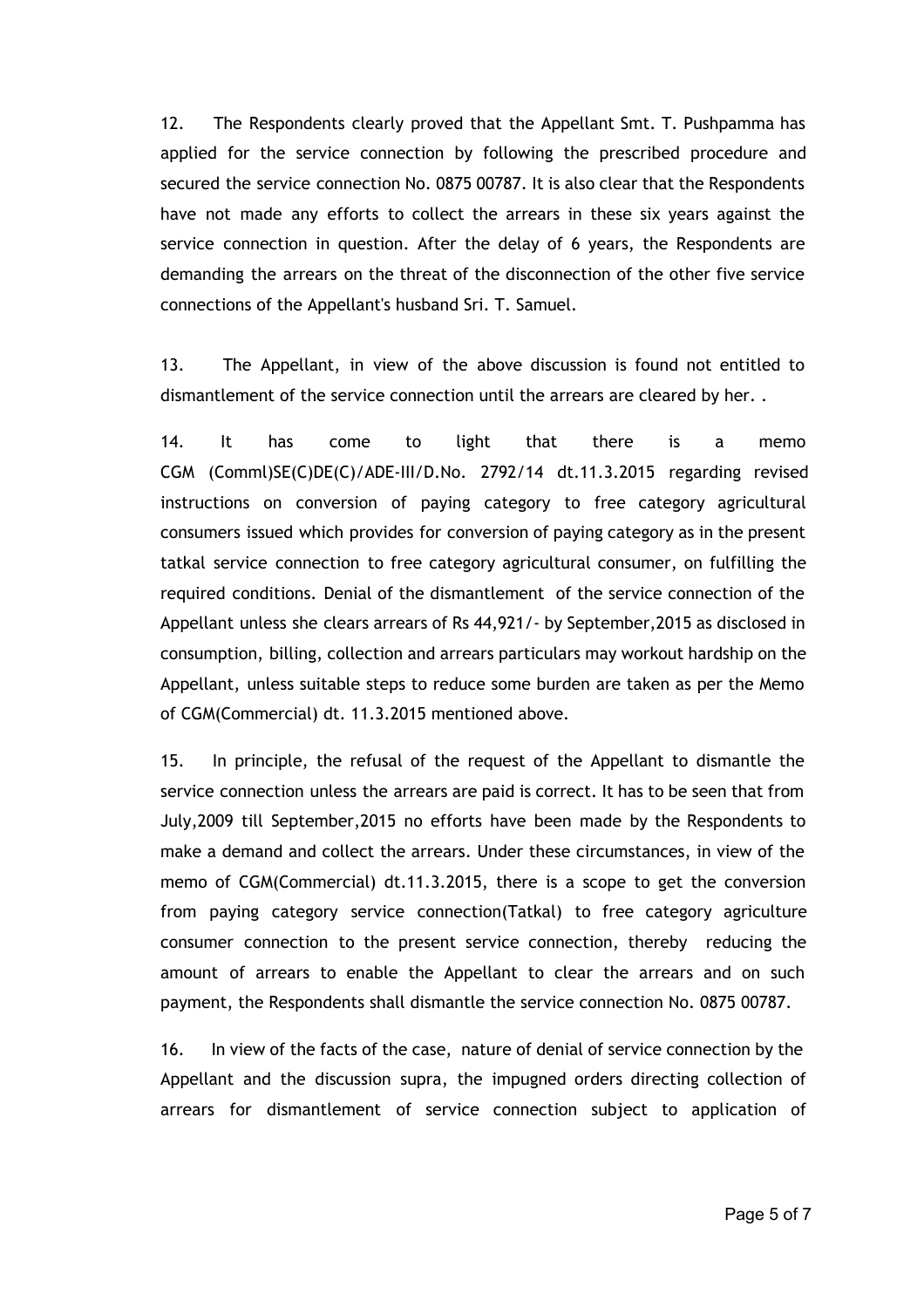Memo(Comml)SE(C)DE(C)/ADE-III/D.no. 2792/14 dt.11.3.2015, is upheld. The issues are answered accordingly.

17. In the result:

a. The Appellant is found to be the applicant who applied for 5 hp service connection on 1.9.2005 at CSC Sadashivpet along with a Demand Draft dt.1.9.2005 for Rs 5,725/‐ and secured the service connection No. 806 827 on 30.10.2005.

b. The Appellant has to clear the arrears due and only then she is entitled to the dismantlement of service, as rightly held in the impugned orders.

c. The amount of arrears as in September,2015 is shown as Rs 44,921/‐ and from June, 2009 onwards, there has been no collection of arrears and no such activity is on record from the Respondents. To remedy the situation and reduce the burden, the Appellant is directed to approach the 4th respondent/DE/OP/Sangareddy for conversion of paying category(Tatkal) to free category agriculture service connection from a substantially previous date, there‐by reducing the amount of arrears. The Respondents, on such application by the Appellant, shall dispose of the matter within a period of 30 days of such request, in compliance to the memo of CGM(Commercial)/SE/(C)/DE(C)/ADE‐III/D.No.2792/14 dt.11.3.2015 of the CGM(Commercial) and then issue fresh demand for the reduced amount, which the Appellant shall pay to get her service connection No. 0875 00787 dismantled.

d. The appeal is disposed of confirming the impugned orders.

18. This award shall be implemented within 15 days of its receipt at the risk of penalties as indicated in clauses 3.38, 3.39, and 3.42 of the Regulation No. 3/2015 of TSERC.

TYPED BY CCO, Corrected, Signed & Pronounced on this the 20th day of May, 2016

Sd/‐

#### **VIDYUT OMBUDSMAN**

1. Smt. T. Pushpamma, Thogarpally (Village), Kondapur Mandal, Medak District.